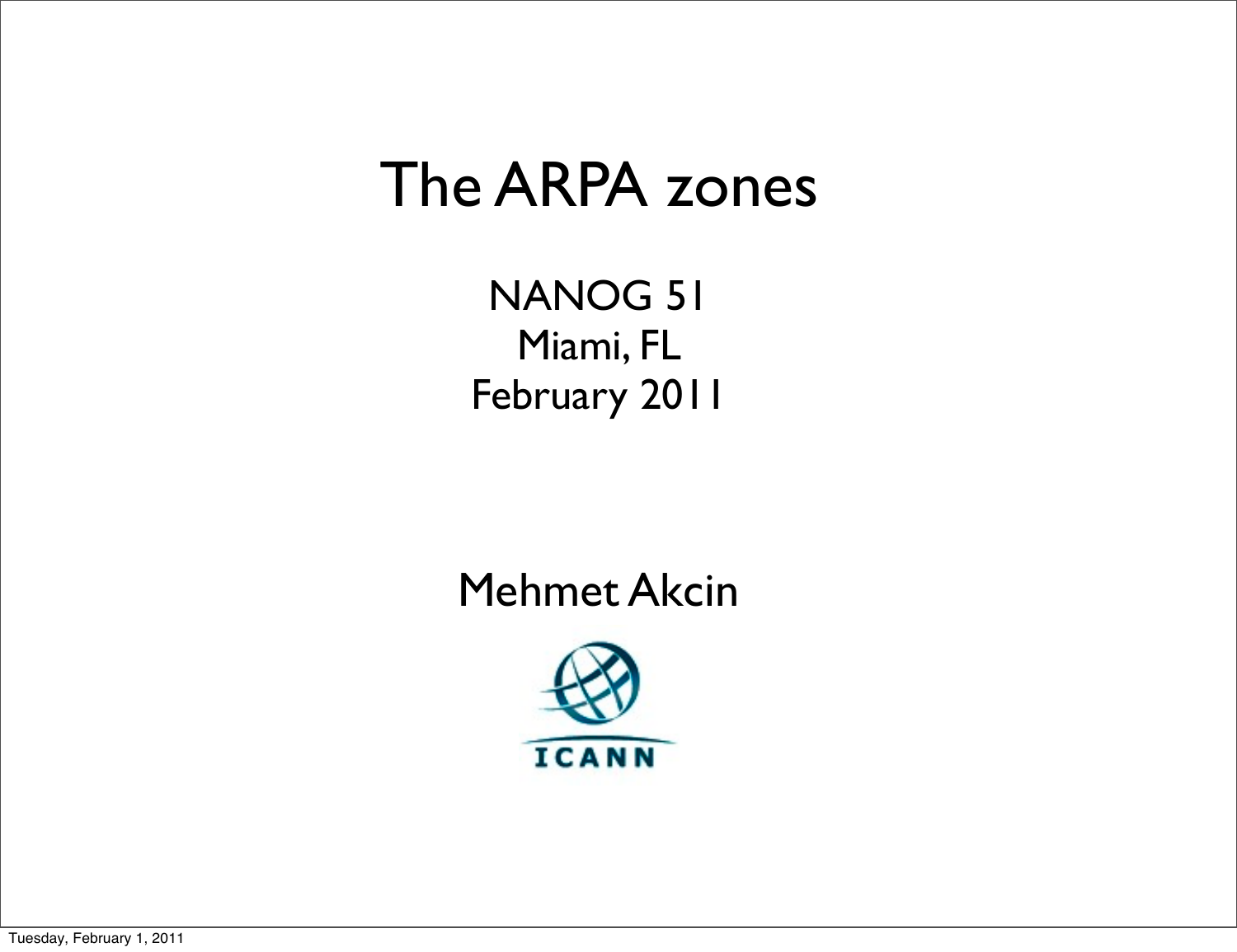# ARPA

- ARPA has been signed since March
	- ‣ Expect to add a DS RRSet to the root zone shortly
- E164.ARPA signed by RIPE NCC since 2007
- Other ARPA children, with the exception of IN-ADDR.ARPA have been signed by ICANN since April
- DS RRSets for ARPA children in the ARPA zone since September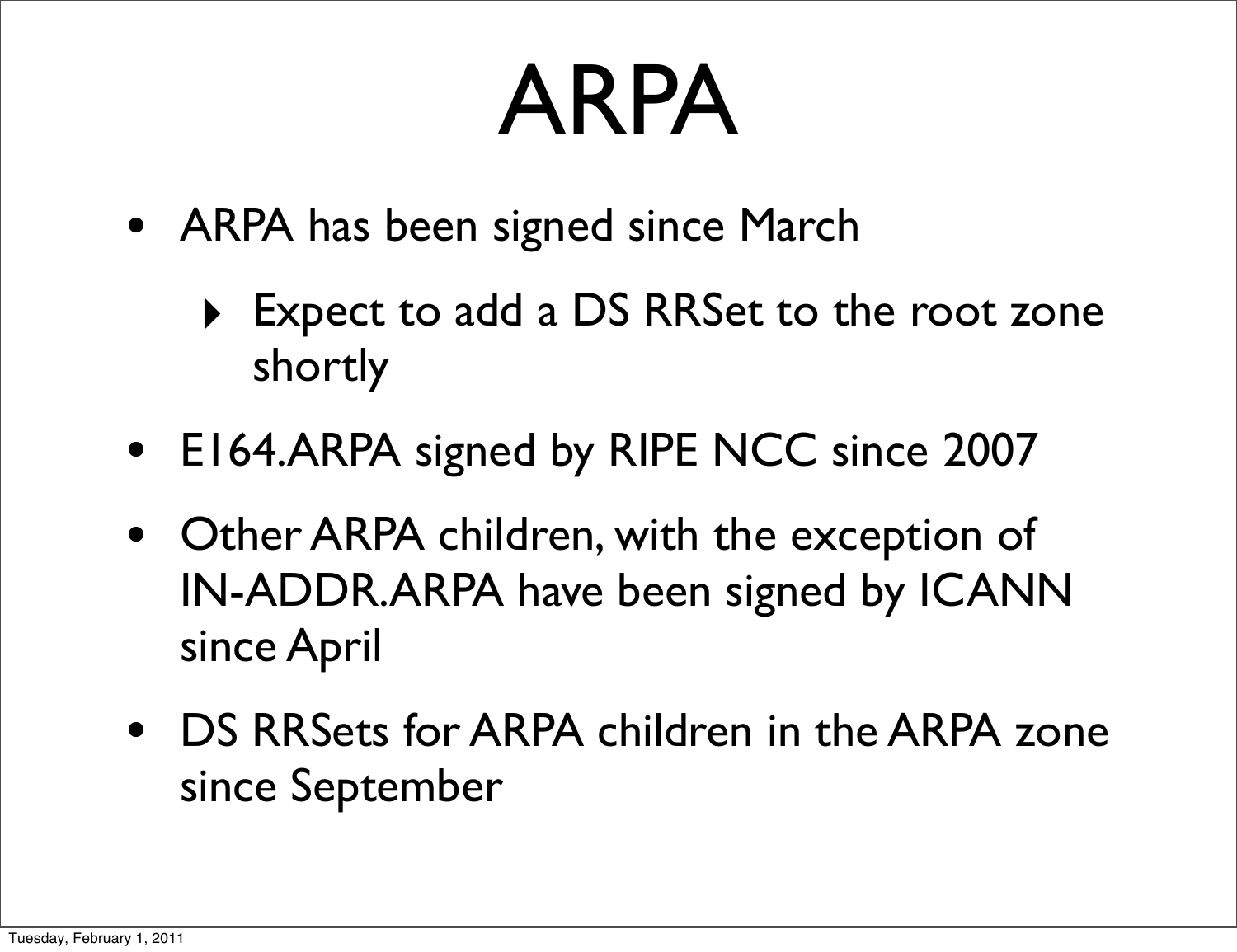## Reverse zones

- ICANN and the RIRs have worked together to design a system to allow the RIRs to update DS RRSets in IP6.ARPA and IN-ADDR.ARPA
	- ‣ The effort to implement this system is underway now
	- The RIRs and ICANN have deployed a new set of nameservers:
		- ‣ [A-F].IN-ADDR-SERVERS.ARPA
		- ‣ [A-F].IP6-SERVERS.ARPA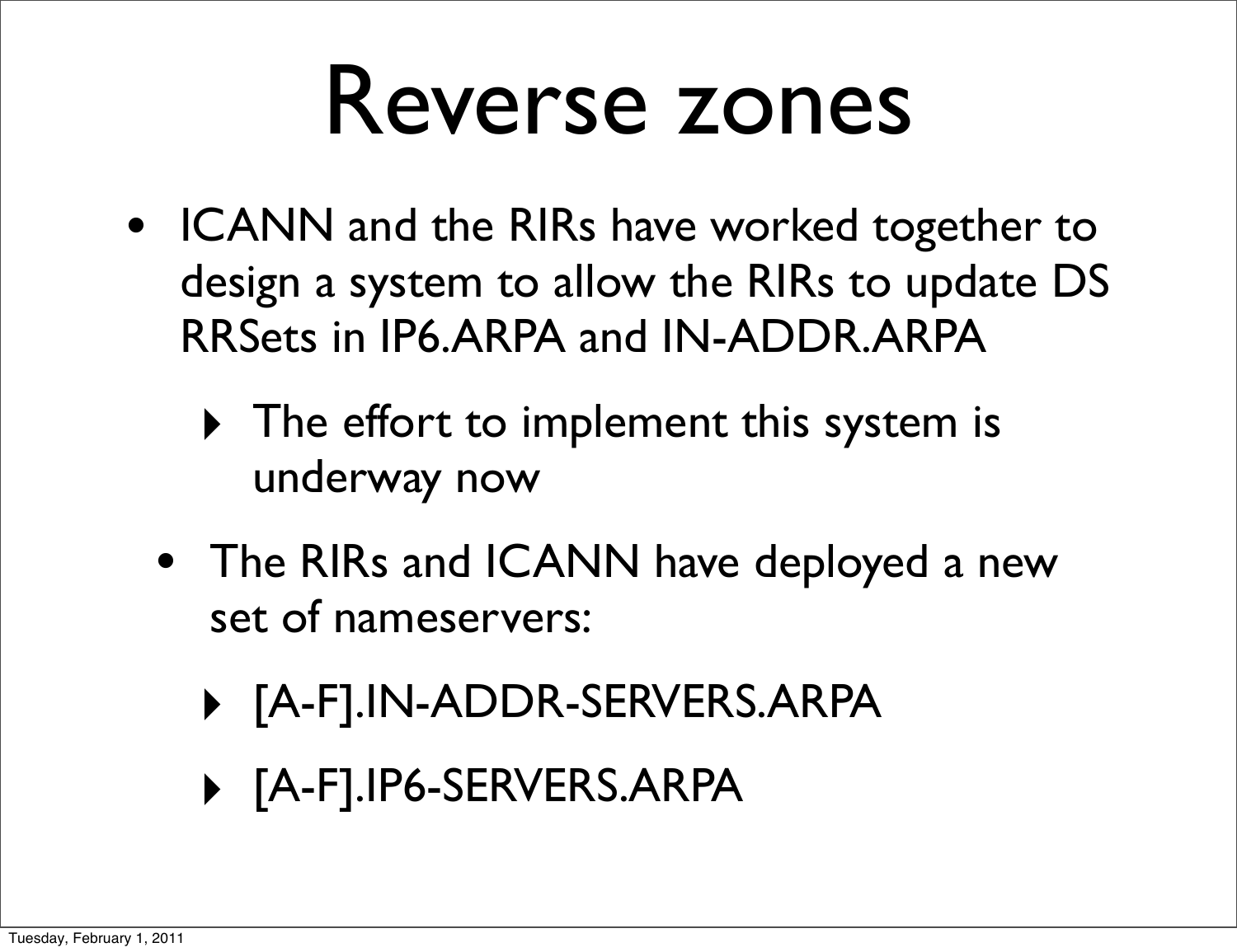# IN-ADDR.ARPA

- Currently
	- ‣ Content managed by IANA
	- ‣ Zone edit function carried out by ARIN
	- ‣ Served on the root servers
- Edit function will move to ICANN in Feb 2011
	- ‣ The zone will then be signed
	- ‣ Authority service will move to the new IN-ADDR-SERVERS.ARPA servers
	- Follow this on<http://in-addr-transition.icann.org>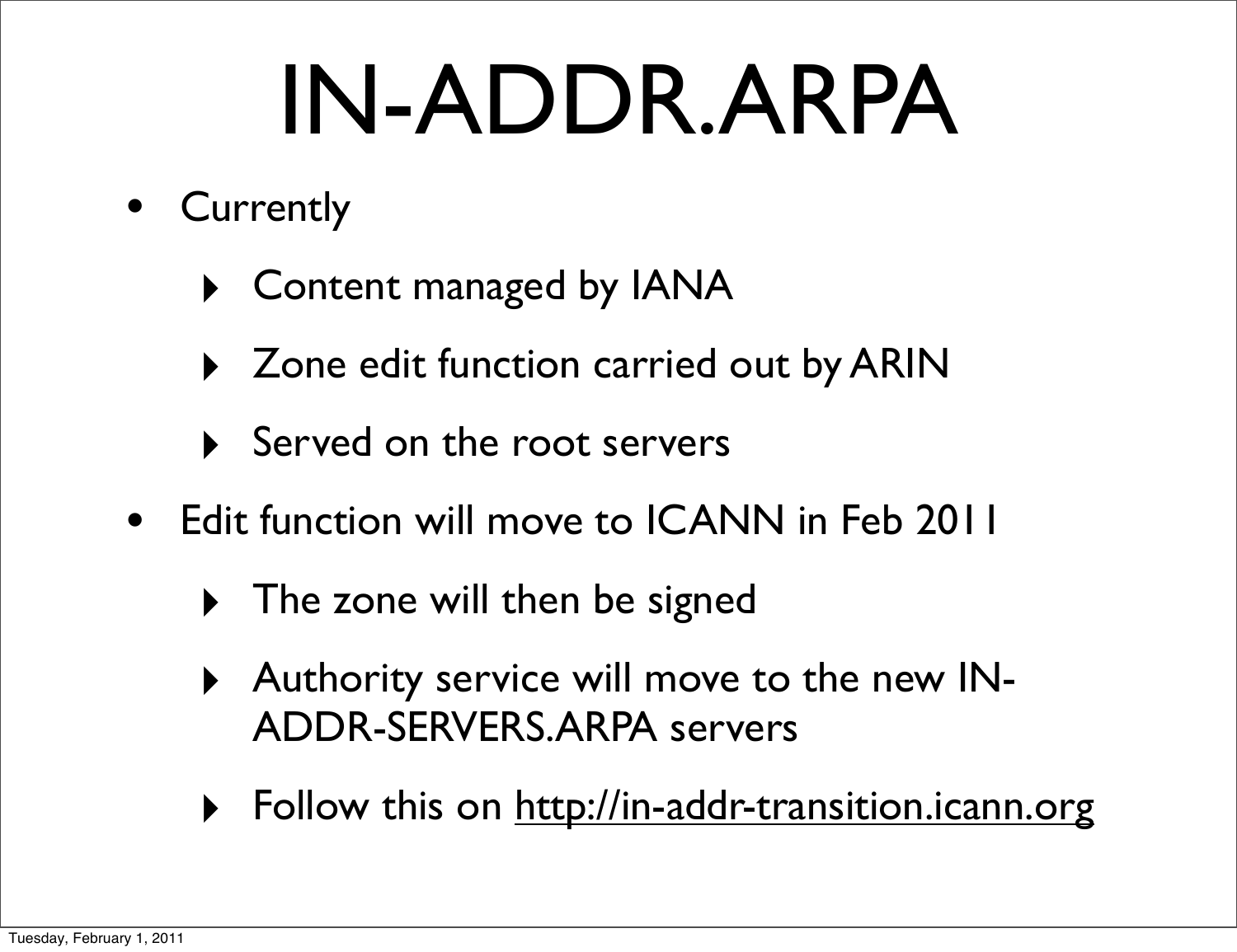## IP6.ARPA

- Currently
	- ‣ Served on servers operated by ARIN, APNIC, ICANN, LACNIC and RIPE NCC
	- ‣ Signed since April 2010
	- Authority service moved to the new IP6- SERVERS.ARPA in December 2010